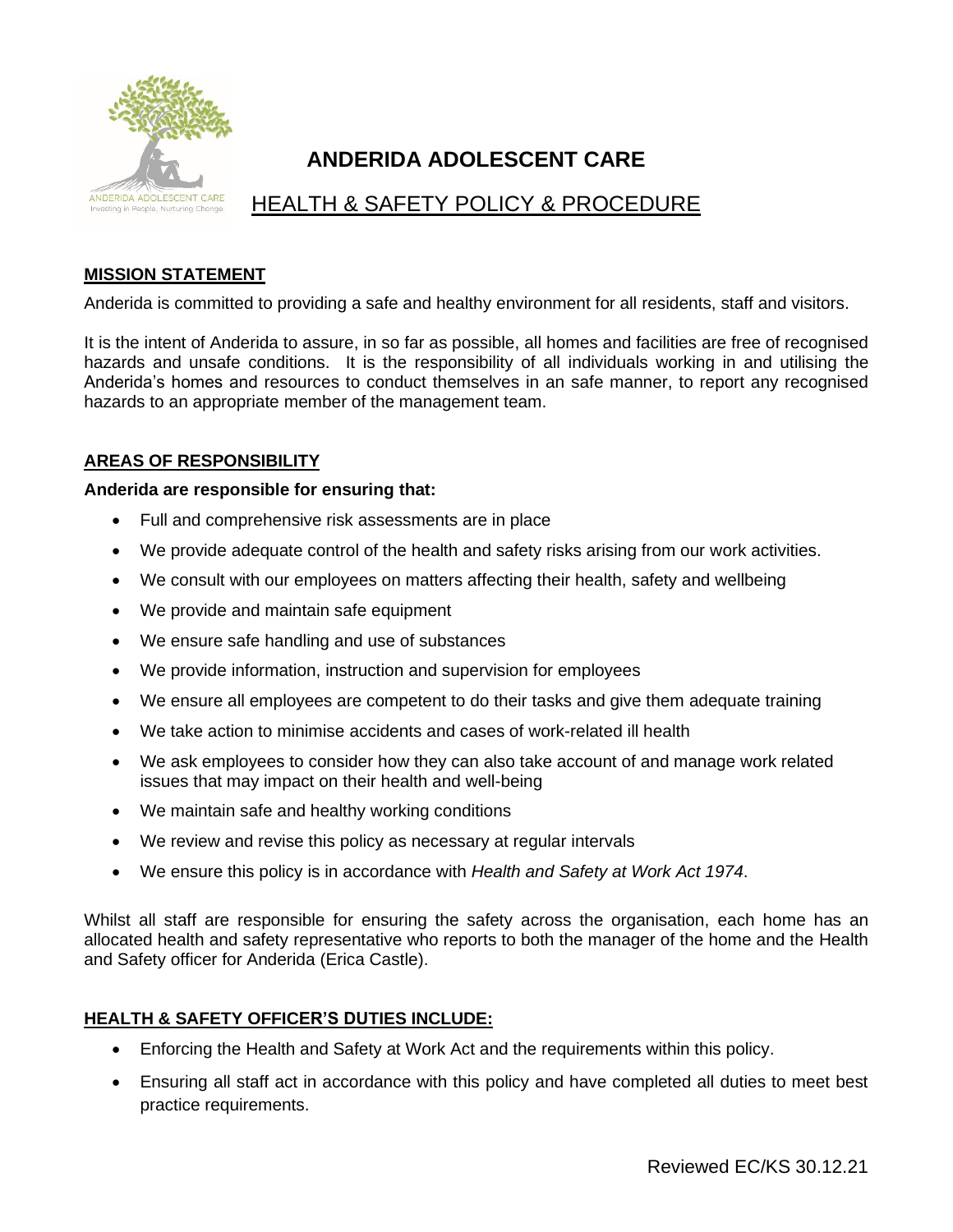- Ensuring all relevant Health & Safety information is up-to-date by subscribing to the Health & Safety Executive Newsletter
- Annual Review of the fire risk assessment

# **HEALTH & SAFETY REPRESENTATIVE'S DUTIES INCLUDE:**

- Regularly checking the homes are free from hazards and unnecessary risks
- Reporting all issues through the maintenance log and verbally if they present more immediate risks
- Ensuring all hazards are acted upon and suitable repairs made, and/or appropriate tradesman are employed to address the issue
- Check the maintenance book weekly for any outstanding issues
- Monthly Health and Safety checklists are complete, and all issues reported on and actioned
- Quarterly house risk assessments are undertaken, and all issues reported on and actioned
- Annual fire risk assessments are reviewed and updated for all homes
- Annual vehicle risk assessments are reviewed and updated
- COSHH reports are available for all products
- Actioning any issues raised in Regulation 44 & 45 inspections
- Reporting to the Health and Safety officer any failures to act in accordance with this policy.
- Ensure that the first aid box is adequately stocked

## **MANAGERS ARE RESPONSIBLE FOR:**

- Maintaining good Health and Safety practice within the home
- Overseeing the Health and Safety representative and ensuring that all allocated tasks are completed
- Ensuring all staff and young people are aware of, and have signed fire procedures
- Quarterly fire drills are undertaken
- Monitoring weekly fire checks
- Monitoring weekly medication checks
- Actioning all issues raised on Regulation 44 visits and 45 reviews
- Monitoring monthly checklists and all required risk assessments are updated/actioned
- Nominating staff for required health and safety training
- Ensuring the representative has completed all required tasks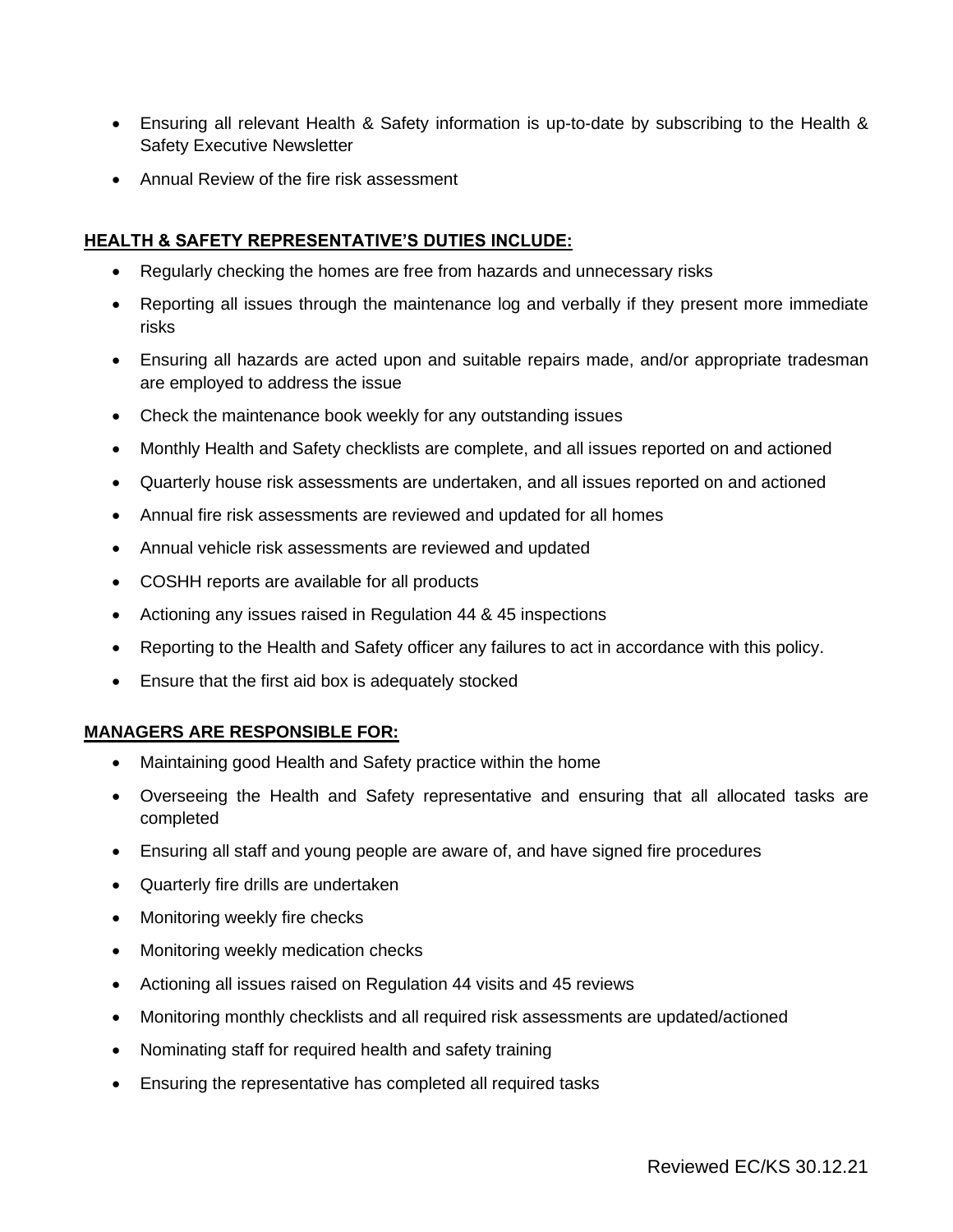# **TRAINING**

All Anderida staff are required to complete the following training. Anderida aim for employees to undertake these courses with the first six months of their employment and refresh in line with legislation, (this may take the form of competency testing).

- First Aid at Work
- Food & Hygiene
- Control of Medicines
- Fire Safety Awareness
- Moving & Handing

#### **HEALTH AND SAFETY REPRESENTATIVE WILL ALSO COMPLETE TRAINING IN:**

- Risk Assessment
- Health & Safety

## **ACCIDENTS AND INJURIES**

#### **STAFF:**

- There will always be a qualified first aider in the building.
- All accidents or injuries sustained at the place of work and/or sustained while carrying out the duties of project worker must be reported immediately to the directors.
- Medical attention, if required, must be sought immediately. First aid may be administered by a qualified person.
- The accident book must be completed as soon as possible for the attention of head office.
- If damage or injury is sustained to property or person and there is an intention to file a claim under Anderida's insurance policy, this intention must be communicated to the directors in writing.
- If damage or injury is sustained to property or person, and there is an intention to seek redress at law, the directors must be informed.

## **YOUNG PEOPLE:**

- All accidents, injuries sustained by young people whilst in our care must be reported immediately. For serious accidents, injuries or death please see the additional section below.
- Medical attention, if required, must be given as soon as possible. Any staff member may authorise hospitalisation but must inform the unit manager at the first opportunity.
- First aid may be administered by a qualified person.
- An accident report shall be completed by the staff member who witnessed the accident or, in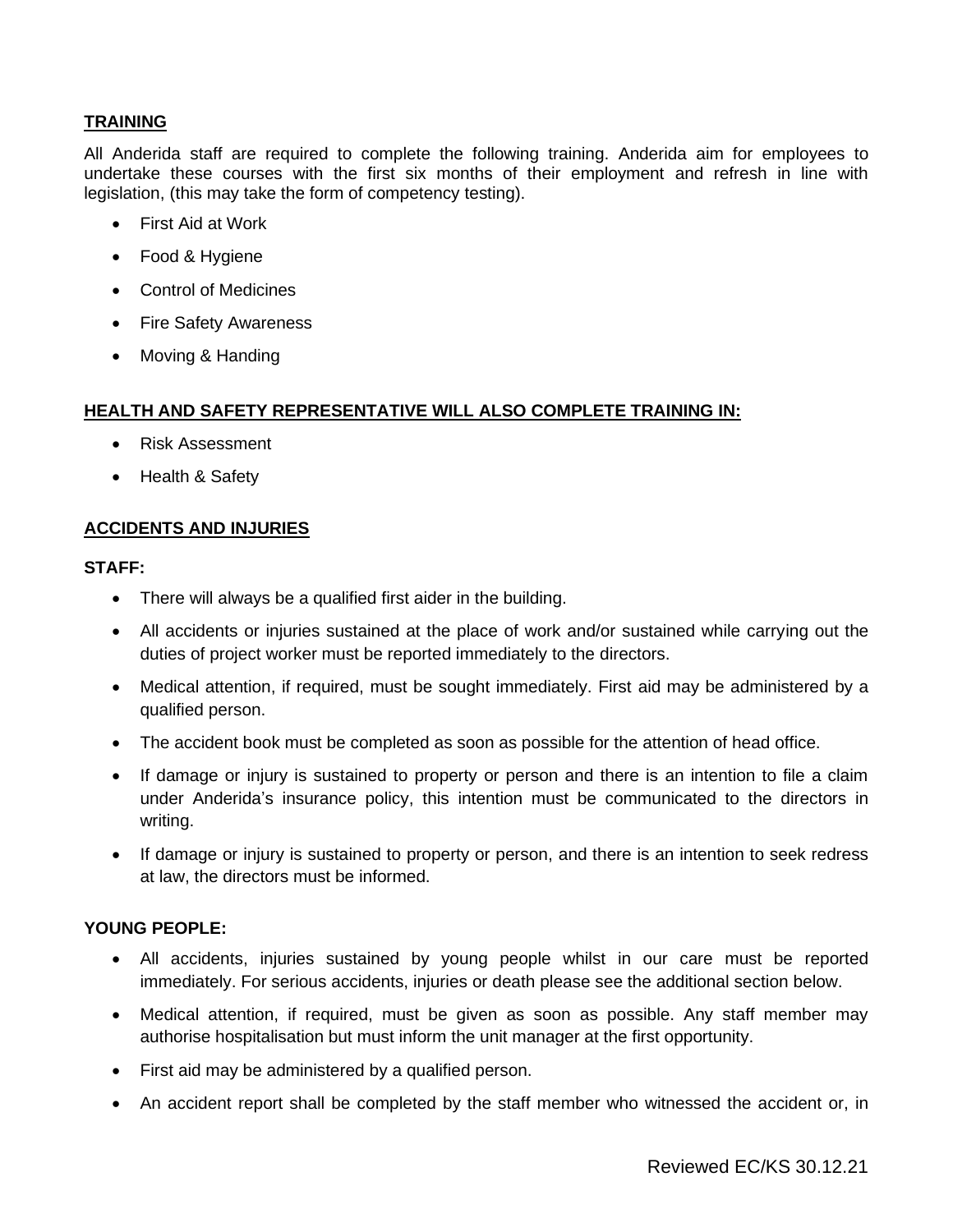case of no witness, by the staff member(s) on duty at the time, for the attention of the manager.

- An incident report must also be completed.
- If damage or injury is sustained and there is an intention to seek redress at law the directors must be informed immediately.

#### **SERIOUS ILLNESS, ACCIDENT OR DEATH OF A CHILD**

In addition to the normal reporting procedures, the following actions must also be taken for more serious situations:

#### NOTIFY OFSTED ON AN ONLINE NOTIFICATION FORM OF ANY:

- Serious illness or serious accident involving a child in our care
- Outbreak of any infectious disease that the attending doctor considers sufficiently serious enough to need notifying.
- Death of a child living in one of the homes.

Additionally, and in-line with Accident Reporting procedures and guidelines, RIDDOR must be completed.

#### **GENERAL NOTIFICATIONS**

Alongside the official paperwork, the families and significant others of the young person will need to be informed of the situation. This potentially can be very alarming and distressing for them and staff must be aware of this when notifying any individual.

#### **MEDICAL:**

- The person with parental responsibility must give written permission for staff to administer first aid and medication on admission to Anderida. This document must be retained on file.
- Cleansing cuts and applying plasters are deemed to be within the competence of all staff. Initial treatment of all other injuries may only be carried out by a person qualified to do so.
- All cuts, scratches and abrasions on exposed skin should be covered by a suitable dressing or bandage.
- First aid should only be administered by a qualified person. Such a person should be consulted in the event of an accident or injury being sustained.
- A first aid kit is kept in the sleeping-in room and in all company vehicles. All staff should be familiar with its location and contents.
- All first aid treatment must be logged in the accident book.

## **BODY FLUID (SEE INFECTION CONTROL POLICY):**

• Spillages of body fluids should be dealt with as follows: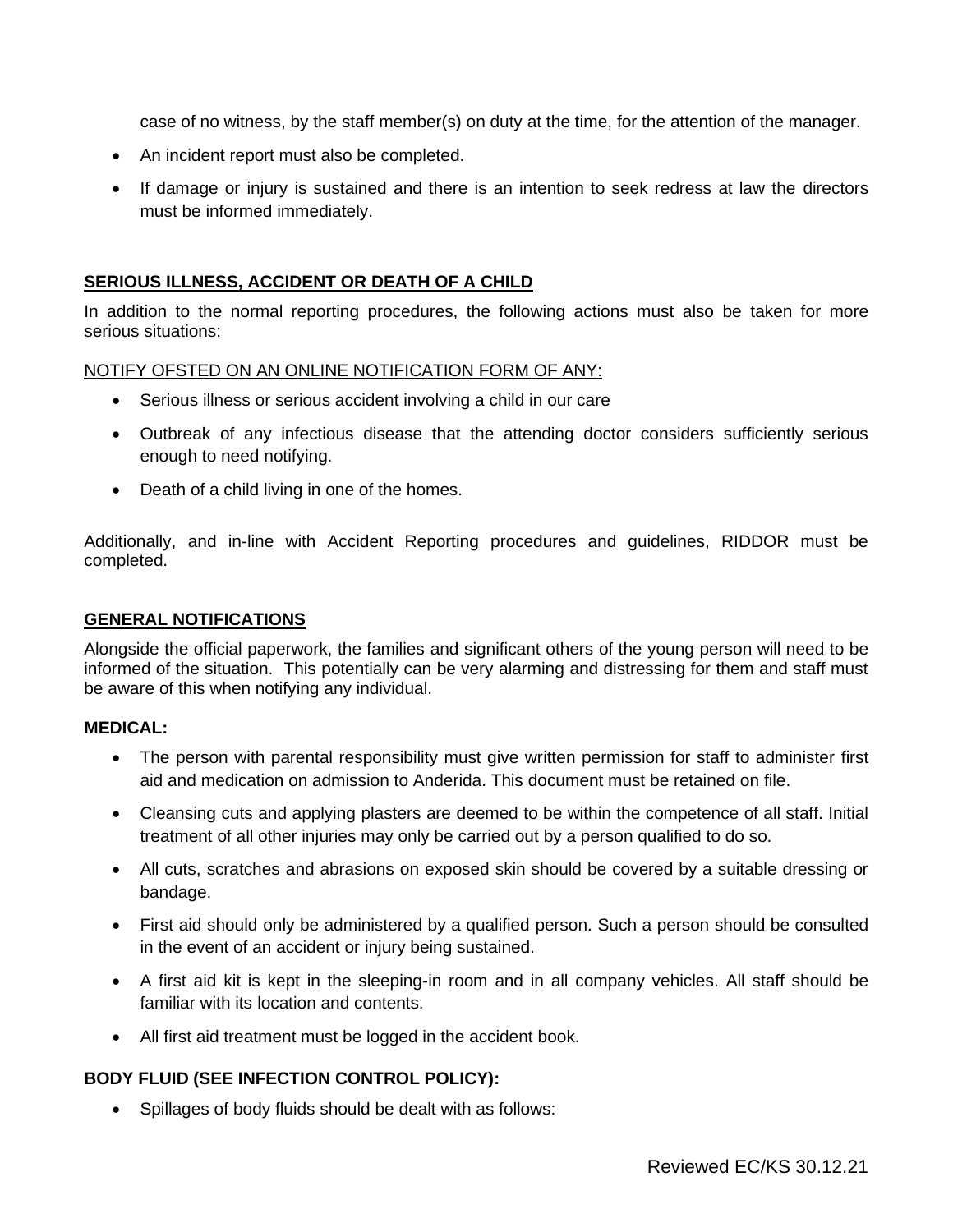- Wear disposable gloves and use a supply of disposable absorbent tissue.
- Use the tissue to mop up the spillage and either flush it down a toilet or place it in a plastic bag, being careful not to allow contact with the exterior of the bag, tie the bag and place this bag in another plastic bag. Dispose of the bag appropriately.
- Disinfect the area and wipe up as in (2 above).
- Unroll the gloves carefully and place in a plastic bag. Place this in another plastic bag and dispose of appropriately.
- Where possible, spilled body fluids and in particular blood, should be cleaned up by the person producing the spillage.
- Do not clean up spillages if you have exposed broken skin. Cover all such cuts, wounds and abrasions with suitable plaster or bandage.

# **FOOD AND MEALS:**

- Food stored in the kitchen must be covered, dated and if appropriate, refrigerated. Ideally using alternatives to cling film such as silicone or Tupperware pots.
- Waste shall be suitably disposed of promptly, using the proper recycling systems.
- Spillages must be cleaned up immediately.
- Supplies must be stored in such a way as to avoid cross-contamination.
- Meals must be prepared in such a way as to avoid cross-contamination.
- Fridge temperatures must be checked weekly to ensure they are running between 0-5 degrees centigrade.
- Fridges must be cleaned weekly.
- Staff will complete a thorough stock check in order to minimise waste prior to doing a food shop.
- Staff will check the fridges daily to ensure they use items before they are out of date.
- All eating and cooking utensils must be clean, undamaged, and properly stored when not in use.
- Chipped crockery and glasses must be safely disposed of.
- Sharp and carving knives must be locked in the knife safe when not in use.
- Hot dishes must be handled with oven gloves.
- Electrical equipment must be switched off and unplugged after use.
- Food preparation surfaces must be kept clean and tidy.

## **EQUIPMENT:**

• Staff shall seek assistance when moving or lifting heavy furniture, equipment or fittings.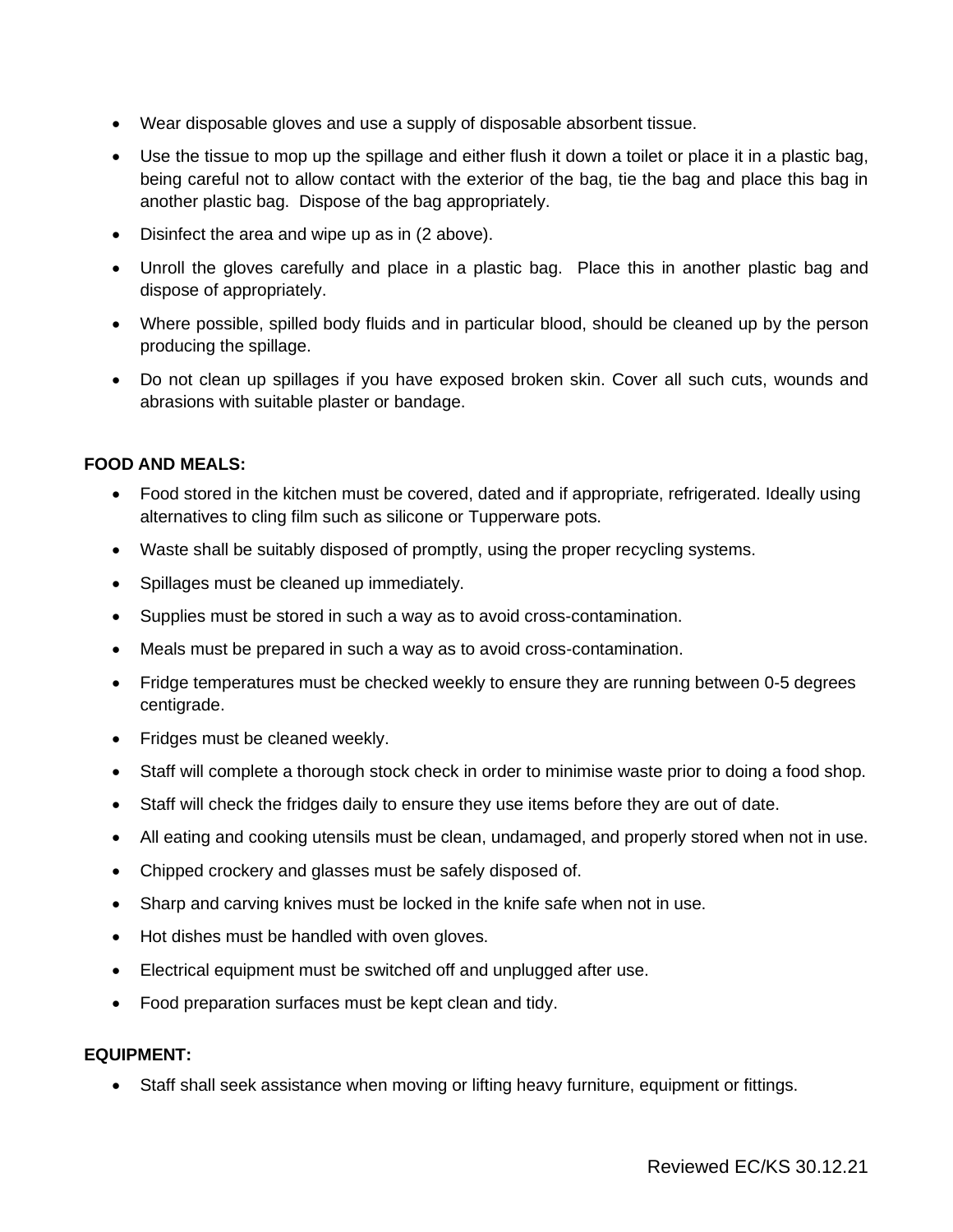- All staff shall undertake manual handling as part of their mandatory training.
- All electrical faults and repairs required shall be notified to the unit manager and recorded in the maintenance book.
- Damage to fabric, furniture, equipment or fittings must be logged. Where the damage is considered to constitute a risk to health and safety, the home manager must be informed immediately.
- All maintenance issues must be acted on as soon as practicable.
- Electrical appliances should be unplugged at night if not in use. Sockets should be switched off at the wall.

## **ELECTRICAL EQUIPMENT:**

All electrical equipment is maintained in good condition. Weekly visual checks are carried out by staff members and any damaged or faulty equipment is withdrawn from use to be professionally repaired if safe to do so or disposed of at local recycling facilities.

Weekly health and safety checks, including visual checks of electrical equipment, are logged and records are maintained within each home. The homes designated health and safety officer monitors these monthly and carries out a full monthly inspection of the home.

Electrical equipment within the workplace is PAT tested by a designated and fully qualified member of staff every 3 years. Anderida have two members of staff who are experienced in PAT testing and have completed training with Alpha Electrics. Items that are checked are labelled with the date and initials of the PAT tester and recorded in a log which is stored in the home. Low voltage or battery-operated items do not require PAT testing.

Equipment belonging to children and young people or staff that is brought into the home, such as mobile phones chargers, do not require PAT testing but staff should ensure that they check visually to ensure the item is in good condition with no damage to cables, plugs or the equipment itself, exposed wires, or loose protective covers.

#### **PERSONAL:**

- Staff are advised to wear appropriate, durable and inexpensive clothing and footwear to work that is suitable for physical activity.
- Staff are advised not to wear expensive jewellery or wristwatches.
- Staff are not to wear dangling earrings or facial piercings while at work.
- Staff must keep house and room keys secure at all times.
- Staff are to keep mobile phones on their person at all times or locked in a secure environment.
- Anderida Adolescent Care does not accept responsibility for the loss or theft of personal items sustained while staff are on duty.
- Staff shall ensure an appropriate standard of personal hygiene while on duty.

# **TRANSPORT:**

• Staff may transport clients in their private motor vehicles only if they are insured to do so. Valid